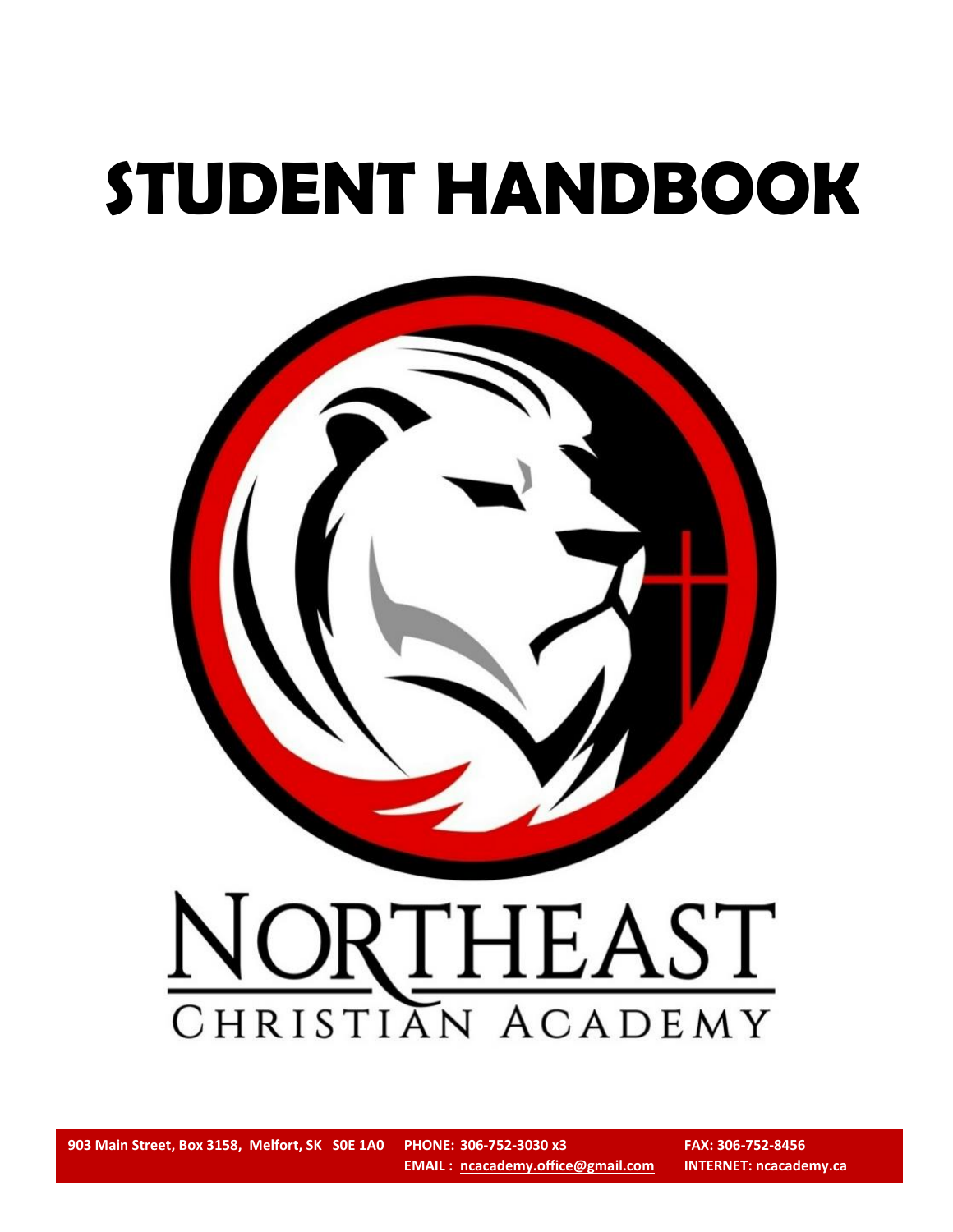

# **OUR VISION**

**Northeast Christian Academy (NCA)** is a ministry of Northeast Christian Fellowship Church. Its purpose is to provide a Christian Education to assist parents in training their children in the way that they should go. (Proverbs 22:6)

We believe that every child is made in the image of God. Each child will develop uniquely and has different talents to share. Northeast Christian Academy provides a program which will enable each child to grow spiritually, academically, socially and physically.

We constantly guard and encourage academic learning that is strong and sound. We have an emphasis on Christian Values. Our environment is friendly, supportive and warm, and builds on students' character development.

Our vision is "Excellence in Education" based on the uncompromising Word of God. We desire to see our students raised up to be leaders in society – leaders who will show a strong love and faith in our Lord Jesus Christ.

This handbook has been designed to provide you with all essential information about policies, procedures and goals for our school. We ask for your support and cooperation in the procedures established to make each year a smooth and profitable one. It is our desire to be available to listen to any concerns or suggestions you might bring to us, so that we can work together with you in a prayerful, loving manner at all times.

# **OUR MISSION**

Our mission is to assist parents by providing a quality, Bible-based education in a Christian environment. This is accomplished by nurturing each child to grow spiritually, academically, socially and physically, with an emphasis on Christian Values and Character Development.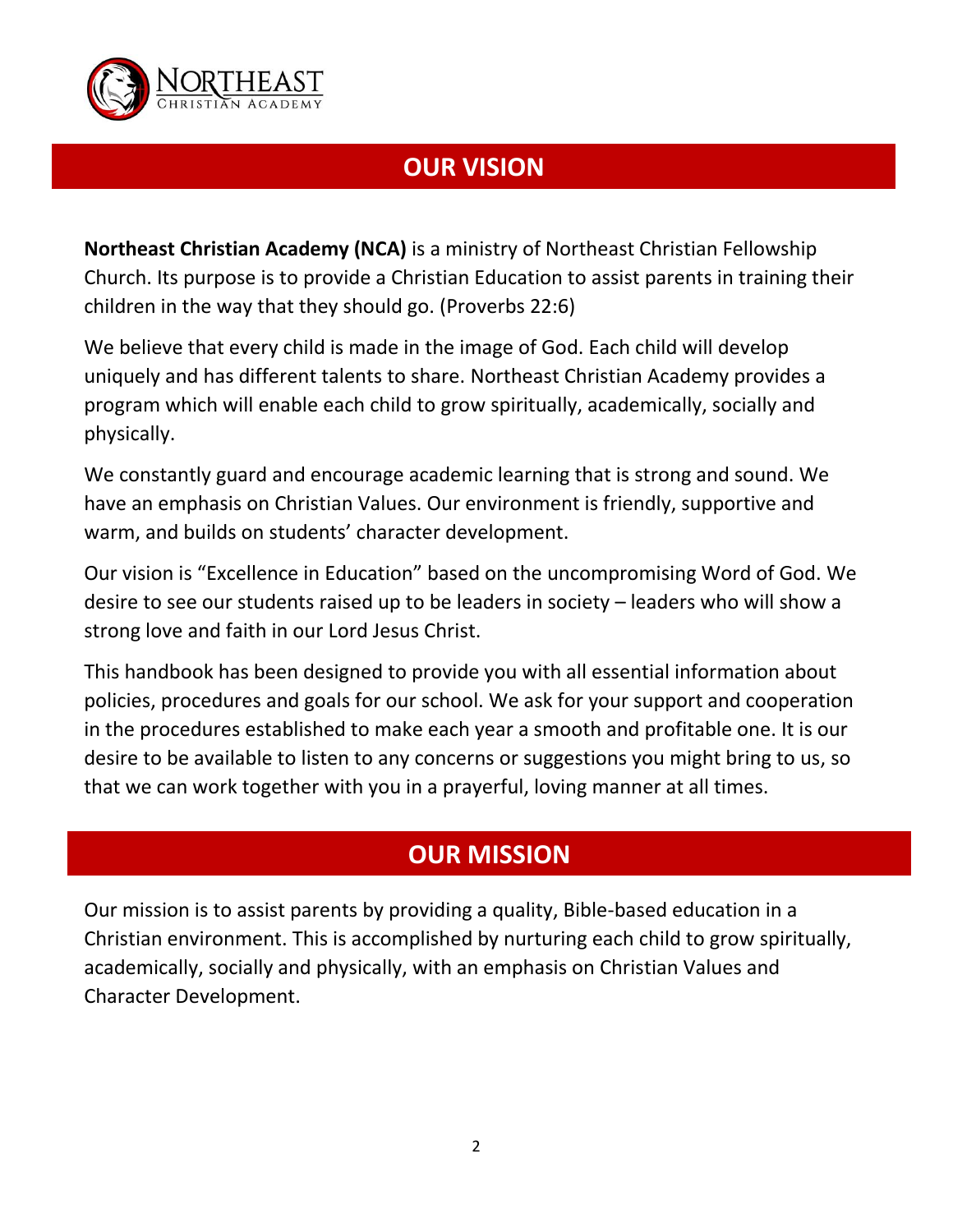

# **OUR STAFF**

Our teachers and staff are committed to helping students achieve to the best of their ability, developing their self-worth, and helping them to become responsible citizens. We believe that by Sowing God's Truth, we are growing young lives, and in the end will reap a rightful life.

# **MERITS AND OBJECTIVES OF OUR CHRISTIAN SCHOOL**

- 1. The objective in having a church-school ministry is to obey the Scripture in Deuteronomy 6: 5-7a "And you shall love the Lord your God with all your heart and with all your might. And these words, which I command you this day, shall be in your heart: and you shall teach them diligently unto your children."
- 2. Our Christian school is an extension of the Christian home in training young people in a Christian environment. The school staff works closely with parents to train the whole child. The scriptures reveal it is the parents' responsibility to teach their children and guide their learning. (Deut. 6:7, Psalm 78, Proverbs 29:15, II Tim. 2:15-16, Psalm 1:1, Proverbs 5, Ephesians 6:4, Proverbs 22:6)
- 3. Our Christian school provides opportunities for each child to come to a saving knowledge of Jesus Christ, achieve a higher level of Christian maturity, attain a deeper commitment, and become a more effective witness for the Lord.
- 4. Our Christian school assists each child in seeking his/her purpose for life's service through emphasis upon Biblical relevance.
- 5. God's Word is the foundation for education. Jesus Christ is the only true source of wisdom and knowledge. (II Tim. 3:15-17)
- 6. Our Christian school teaches the children a proper fear of God and teaches the children to trust in the Lord and not themselves. (Proverbs 1:7 and Proverbs 3:5,6)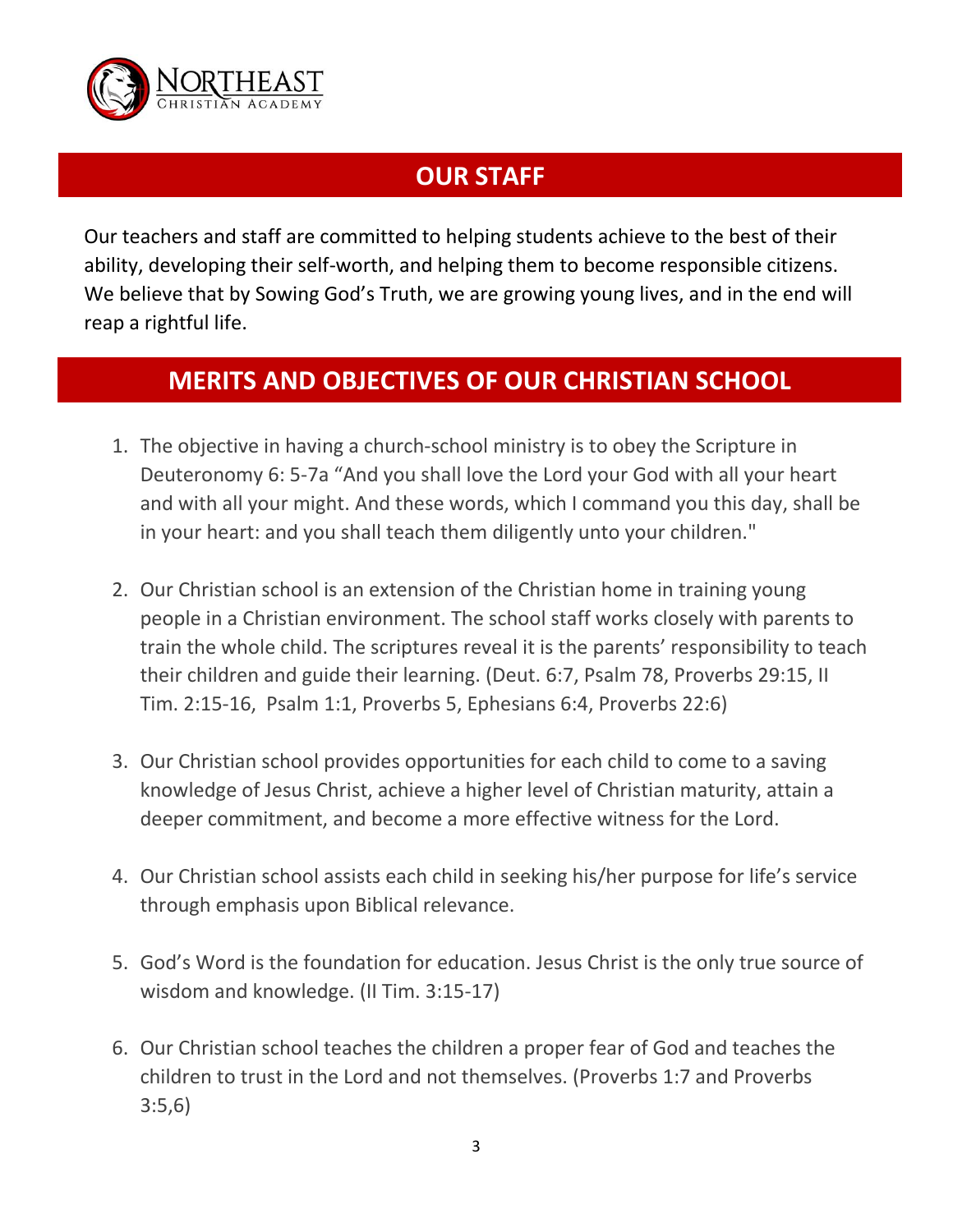

- 7. Our Christian school ensures that the goals and things we are looking for in the education of our children will be to the glory of God and not to the glory of men. (I Corinthians 10:31 and Colossians 3:23)
- 8. Our Christian school provides a controlled environment for the child, to bring the child up in the nurture and admonition of the Lord. (Romans 16:19)
- 9. Our Christian school seeks to establish parental authority and respect. (Ephesians 6:13)
- 10. Our Christian school guides the moral development and values of our children according to God's Word. (I Corinthians 15:33)
- 11. Our Christian school teaches discipline and diligence in applying oneself and having good work habits. (I Thessalonians 4:11)
- 12. Based on the Merits and Objectives stated in this handbook, students and parents of the students attending NCA will have a desire to embrace and grow in their Christian faith. (Psalms 143:6)

# **HOW WE REACH THESE OBJECTIVES**

- Teach by example the life of the teacher is the life of his or her teaching more is caught than taught.
- Impart knowledge and information. Train to evaluate facts and make judgments in light of facts.
- Provide a safe environment where individuals can discover, investigate, and ask questions.
- Pray and seek God's will for the school and the students.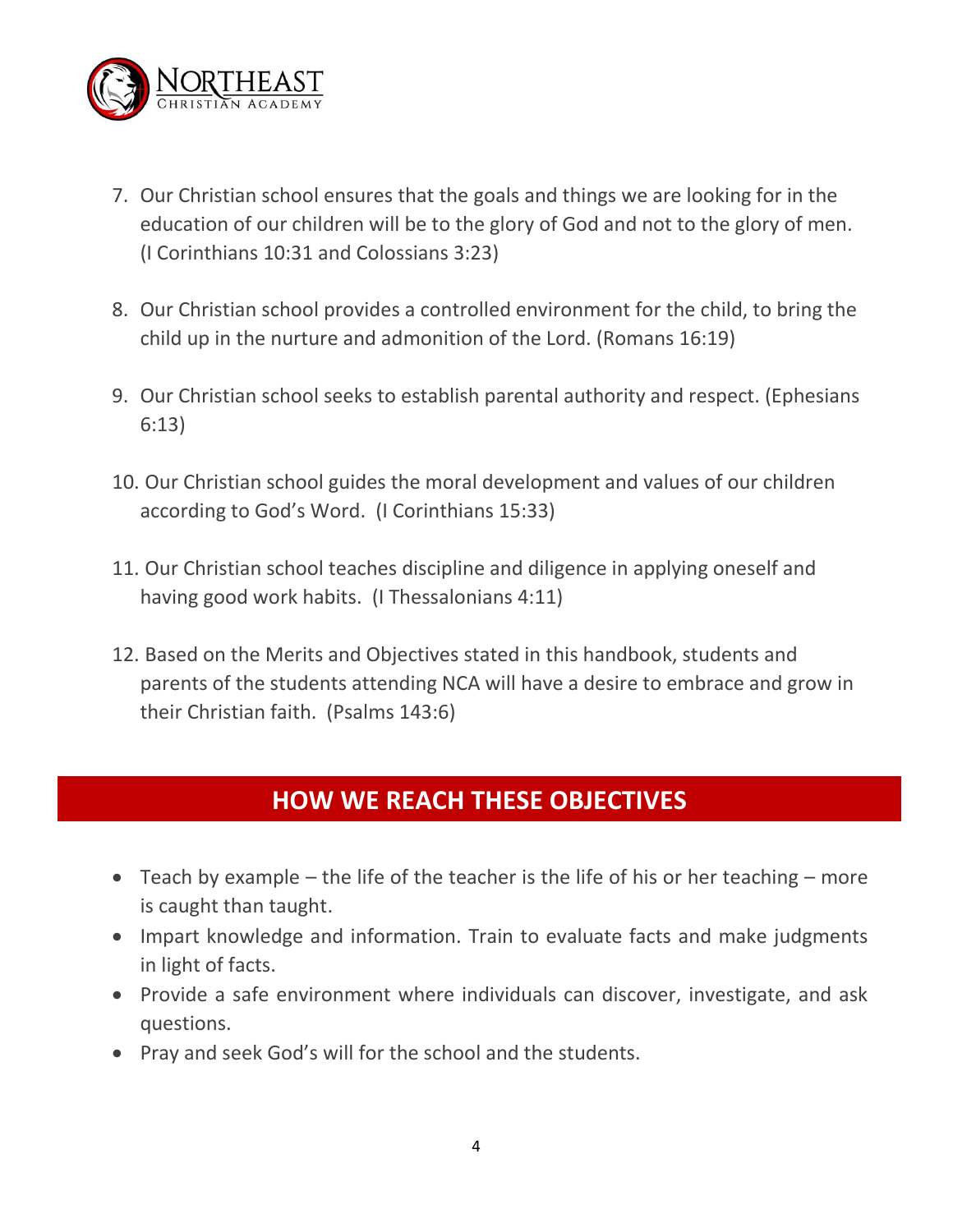

# **DOCTRINAL STATEMENT**

- 1. We believe in one God, the Creator of heaven and earth, who has revealed Himself as Father, Son and Holy Spirit.
- 2. We believe in the Bible as the inspired Word of God; that it is without error in the original Scriptures, and is therefore the supreme authority in all matters of faith and conduct.
- 3. We believe in the creation, test and fall of humanity as recorded in the Bible; that in our natural state we humans are spiritually corrupt (sinful) and, therefore, totally unable to attain divine righteousness and eternal life.
- 4. We believe in Jesus Christ, the one true Saviour, conceived of the Holy Spirit, born of a virgin, fully God and fully man.
- 5. We believe in the Gospel that Christ died to pay the penalty for our sins, was buried, and rose from the dead three days later.
- 6. We believe in salvation for sinners, by grace, through faith  $-$  that those who believe in Jesus Christ and fully trust Him to be their Saviour are redeemed. That is, by accepting Christ's free gift, believers in Him have their death penalty paid and are justified (cleared of all charges) by God's gracious decree, thereby becoming members of his church.
- 7. We believe Jesus was resurrected (raised from death to life), that He boldly ascended to heaven, was enthroned as Lord of all, and will personally return for His church.

#### **INDEPENDENT SCHOOL**

We are considered an independent school for the next two years, starting in September, 2018. We offer programming from Kindergarten to Grade 6. We plan to increase one grade each year following, depending on student enrollment.

| 2018-19: K-9  | 2020-21: K-11   |  |
|---------------|-----------------|--|
| 2019-20: K-10 | 2021-2022: K-12 |  |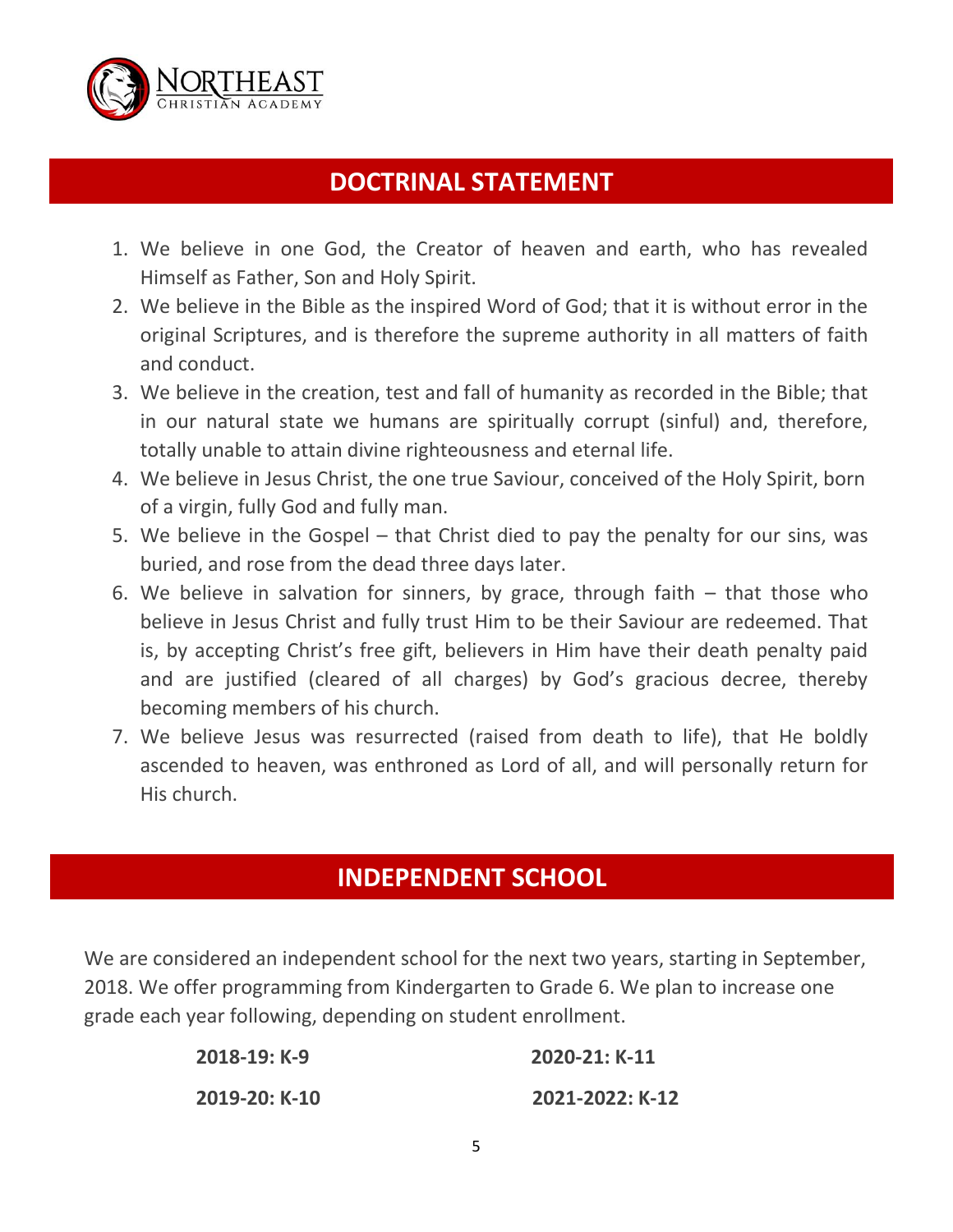

# **OUR CURRICULUM**

Northeast Christian Academy offers a well-rounded Christian Education. It reinforces Christian values and a Christian worldview as it teaches Sask. Learning CORE Curriculum. As part of their school experience, students regularly participate in chapels, Bible studies, prayer and acts of service. We desire to see all students succeed academically.

Opportunities include and are not limited to: guest instructors/speakers, field trips, outdoor physical activities, musical and dramatic opportunities and family activities.

# **REPORT CARDS**

Report cards are generated in mid-November and in April and again in June. Student evaluation will be discussed at Parent/Teacher Conferences. These will occur in November and March for all students. Parents are encouraged to keep regular communication going with their child's teacher regarding any concerns they may have. Parents may phone the office and arrange an appointment or may email a teacher with any concerns, or to schedule a meeting.

# **HOMEWORK/PLAGIARISM**

#### **ELEMENTARY**

Students who use their time effectively in school, for the most part should not require homework. Daily goals are set, and should the daily goals not be finished, they are to be completed at home. It is the parent's responsibility to see that the homework is completed and returned to the school the next day.

#### **PLAGIARISM**

Presenting someone else's work as your own is an act of academic dishonesty and will not be tolerated.

# **SCHOOL SUPPLY LISTS**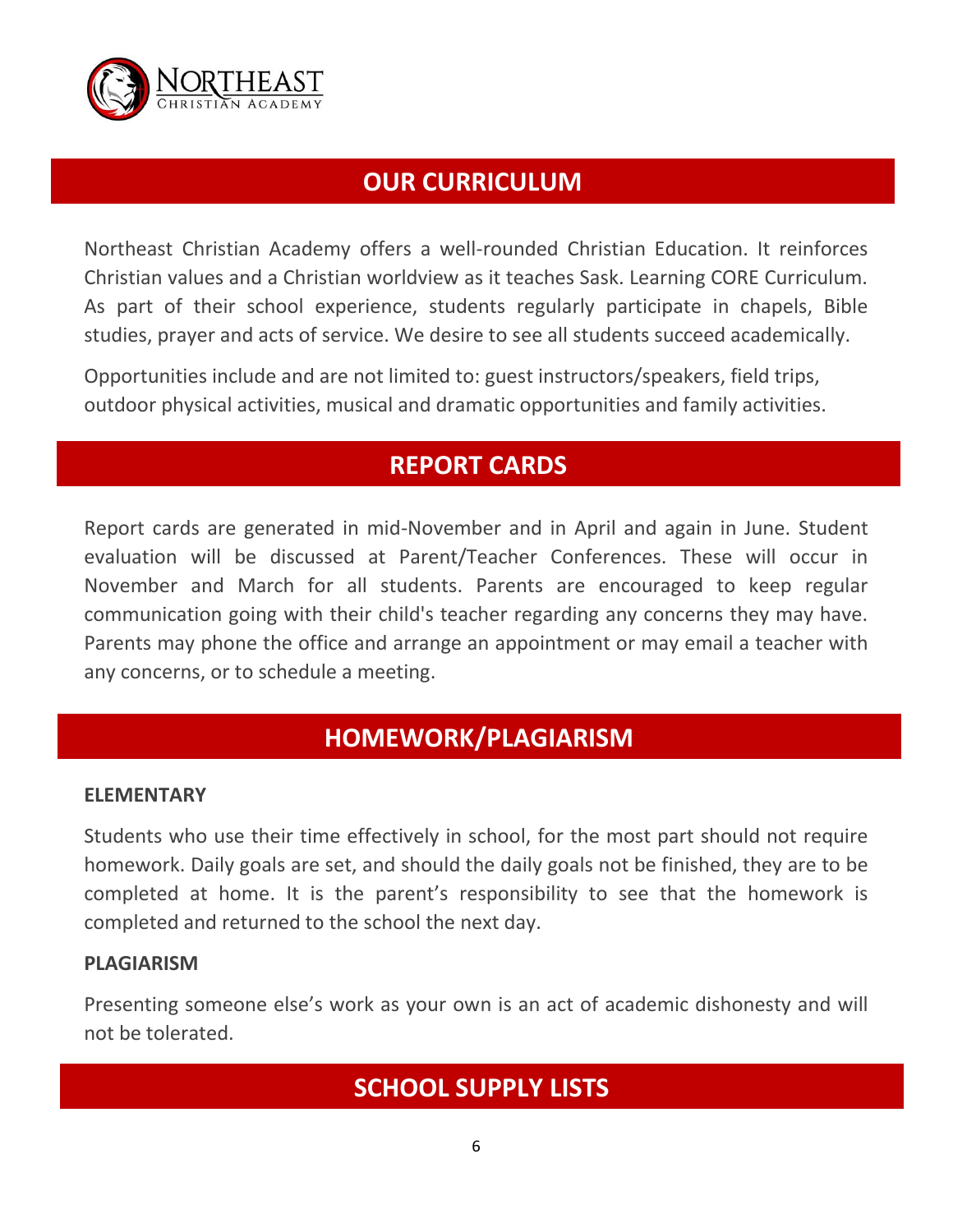

School supply lists are found in the final registration package, or are available from the classroom teacher, or can be requested through the Northeast Christian Fellowship Office or Heaven Sent Bookstore. Additional supplies may be required throughout the school year for special projects and assignments.

#### **TEXTBOOKS/LIBRARY BOOKS**

All Northeast Christian Academy Books (library books and textbooks) utilized by students will be signed out through the homeroom teacher. Students will be responsible for the care and use of all school books, and will be responsible for all charges associated with lost or damaged items. All issued library books, textbooks, or classroom materials must be returned prior to, or at the time of course finalization assessments each semester. Students will be charged for full replacement cost of a textbook/library book that is lost or damaged in any capacity.

# **DAILY TIMETABLE**

**ALL STUDENTS**

**8:50 – Arrival**

**9:00 – Classes Begin**

- **10:45-11:00 RECESS**
- **12:00 – 12:45 LUNCH**
- **3:10 – Dismissal**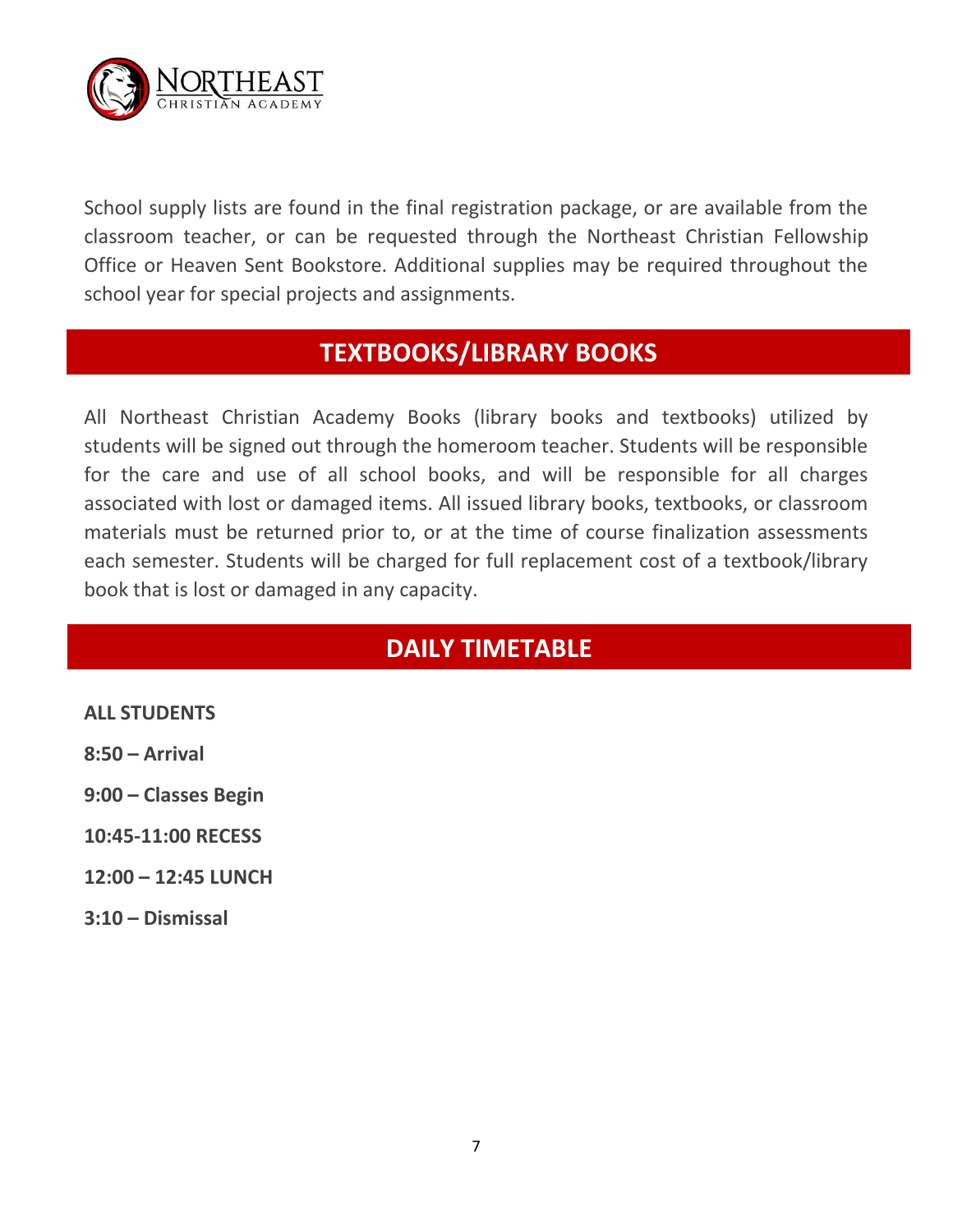

#### **BREAKS AND SEVERE WEATHER**

Students are expected to go outside for most lunch breaks and physical education, weather permitting. Please be sure that EVERY DAY students come with proper clothing for the weather. In winter, it would include hats, mitts, neck tubes or scarves, ski pants, winter jackets and boots. This allows them to be prepared for outdoor recess and physical education classes. A change of clothing is suggested for Kindergarten to Grade Two in the event that clothing becomes wet. When the wind chill reaches -25 or colder, the students will typically be kept inside for recess and physical education. The wind chill will be monitored throughout the day.

School/church staff will be accompanying students to a local park in Melfort for lunch breaks. The church vans will be used to transport students. During recess the students will be permitted to play games with supervision in the children's sanctuary or youth room. All breaks will be supervised by school or church staff.

# **ATTENDANCE AND LATES**

#### **ATTENDANCE**

If a student is absent from school, the parents/guardians must contact the school by 9:00 AM and explain the absence. Parents can call the church office at 306-752-3030 x3 and leave a message for the teacher, with the name, grade and reason for the absence. Regular and consistent attendance is very important. Good attendance is considered to be 9 or fewer absences per year. In the event of illness, students must have a parent/guardian- signed note or parent/guardian-signed agenda note, to be excused from going outside for recess/lunch breaks and physical education.

Students are strongly discouraged from missing school for family vacations during the school year. For the rare occasion when this is necessary, parents are expected to inform the Administration well in advance. It is the responsibility of the student to complete the work they missed.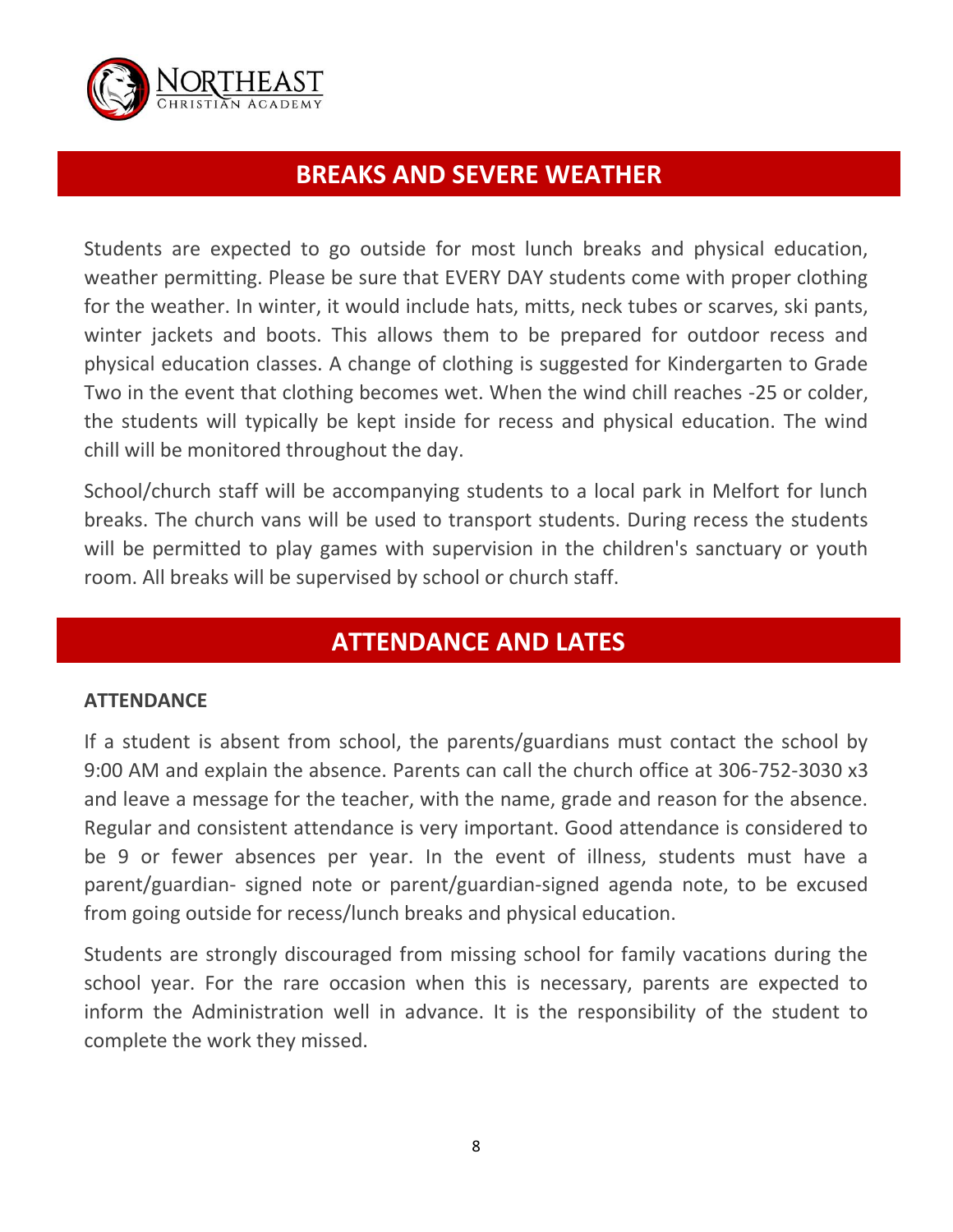

#### **LATES**

It is important for students to be on time. Students are expected to be in class and ready to learn at 9:00 AM. In the afternoon, students are expected to be back in class by 12:45 PM. We understand that sometimes students may legitimately be late, but we wish to establish good habits of promptness and readiness for learning, along with maximizing learning time. In the event that your child is late, please still bring them to school. Attending part of the day, is better than missing it all.

# **APPOINTMENTS AND EARLY SIGN OUT POLICY**

#### **APPOINTMENTS**

Parents/Guardians are encouraged to schedule their child's necessary appointments outside of our regular school hours. We understand that this is not always possible. If you are picking up your child, please make arrangements with your child prior to classes beginning that day. Also parents/guardians are required to sign out and sign in for their child's leaving at the office, and also to let their classroom teacher know.

#### **EARLY SIGN-OUT POLICY**

Parents/Guardians should send a note or put it in their child's agenda when their child is to be excused early from class. The time and reason for leaving should be included. Parent(s) or the authorized pick-up person, will need to report to the Church Office for sign-out and for sign-in (if returning to class afterwards). This is for the safety of your students and we greatly appreciate your co-operation.

#### **MEDICAL GUIDELINES**

**ILLNESS** Parents/Guardians will be notified, and students sent home when any of the following symptoms occur during class time:

- Child presents a fever
- Injury or illness requiring a physician's evaluation
- Nausea, vomiting, or diarrhea
- Head lice or nits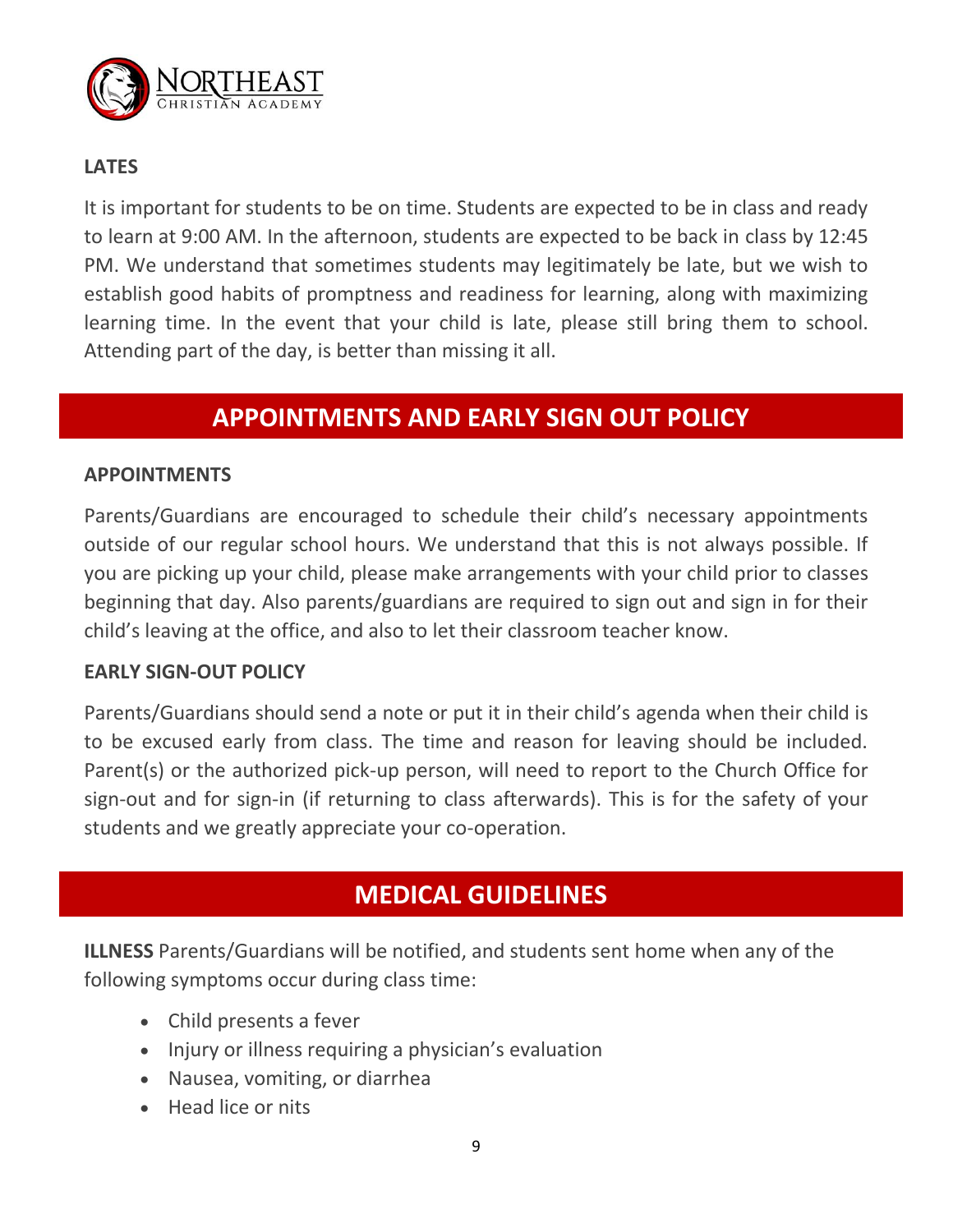

- Rash
- Ringworm
- Conjunctivitis (Pink Eye)
- Suspected communicable illness

Parents/Guardians will be asked to make arrangements to pick up children who are ill at school. Please use good judgment before sending students to school who are not feeling well.

# **ESSENTIAL MEDICATION**

Only an "Essential Medication" may be given by school staff to a student during school hours. An "Essential Medication" is prescribed by a physician, must be given during the school day, and is necessary for the student's health or well-being. Parents must complete the "Essential Medication" form and it must be supported by a statement by the prescribing physician.

Please ask the school secretary for the Medication Form. A new consent agreement must occur each school year if the medication continues to be essential.

# **PARENTAL INVOLVEMENT**

Parent/Teacher conferences and parent meetings promote a good understanding between parents and the staff of this Academy. **BOTH parents** (exception – single parent families) are encouraged to attend these informative and helpful programs.

- 1. Throughout the school year, special parent meetings may be scheduled to support your children's' learning and to review our vision in Christian Education, to give updates and information pertinent to our school, and to raise concerns or questions that staff or parents have. The first meeting is a parent/teacher Open House in September.
- 2. Parent/ Teacher Conferences with your child's teacher are scheduled following the first (November) and third (March) quarters, and at other times as needed.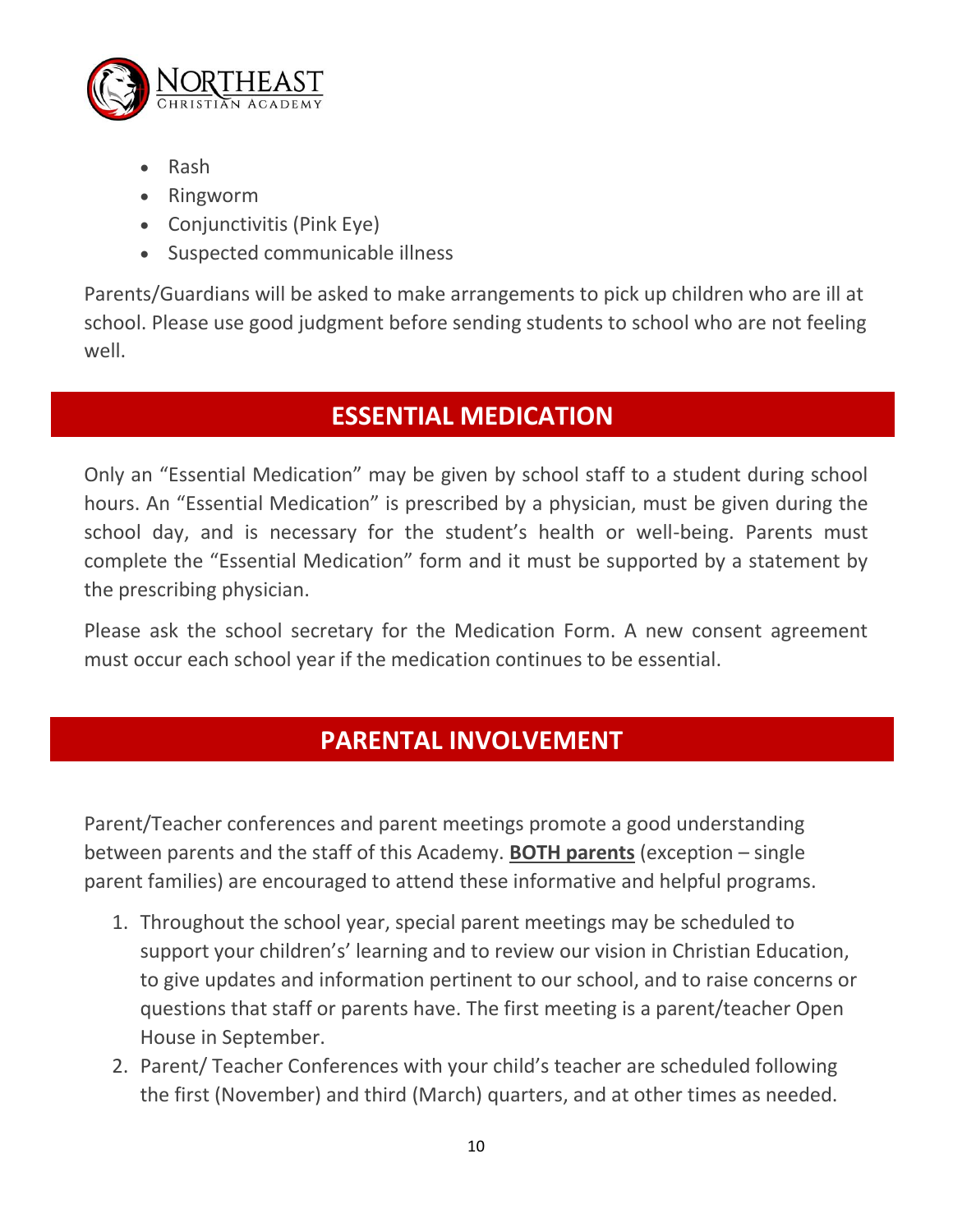

- 3. Parental involvement also includes helping out with fund-raising activities, assisting with field trips, etc. All parents who wish to be involved in the school – whether on PTA, volunteering in the child's class, or volunteering for field trips -**MUST** have a Police Information Check complete. To do this you will acquire a letter from the Church Office, take this letter along with two pieces of ID to the police station. Return the completed document to the Church Office.
- 4. The Academy desires open and efficient communication with the home. Thus, an email is sent home at the end of each month. Included is the Monthly Calendar, Newsletter, and Scripture Memorization. Please check your emails regularly. We also regularly send notices and letters via email. Parents who request it, will receive a paper copy. Your child's agenda will be the ideal place to send notes and letters.
- 5. Please notify the school if there are any changes to your email address by emailing us at ncacademy.office@gmail.com Also please make sure to keep us up to date on your home phone and contact numbers, home address and information. This is very important!

# **PARENT – TEACHER ASSOCIATION**

Our Parent- Teacher Association (PTA) is made up of a chairperson (a parent), three other parents and two teachers and/or educational assistants. The purpose of the PTA is to:

- 1. Build a strong team and support group for the school.
- 2. Build stronger relationships between parents, teachers and the governing school board.
- 3. Facilitate greater parental involvement in school programs, projects and fundraising
- 4. Promote the vision of Christian education in the context of the church school.
- 5. Our PTA fundraisers and events will be determined by the Parent-Teacher Association and communicated to the families by the PTA.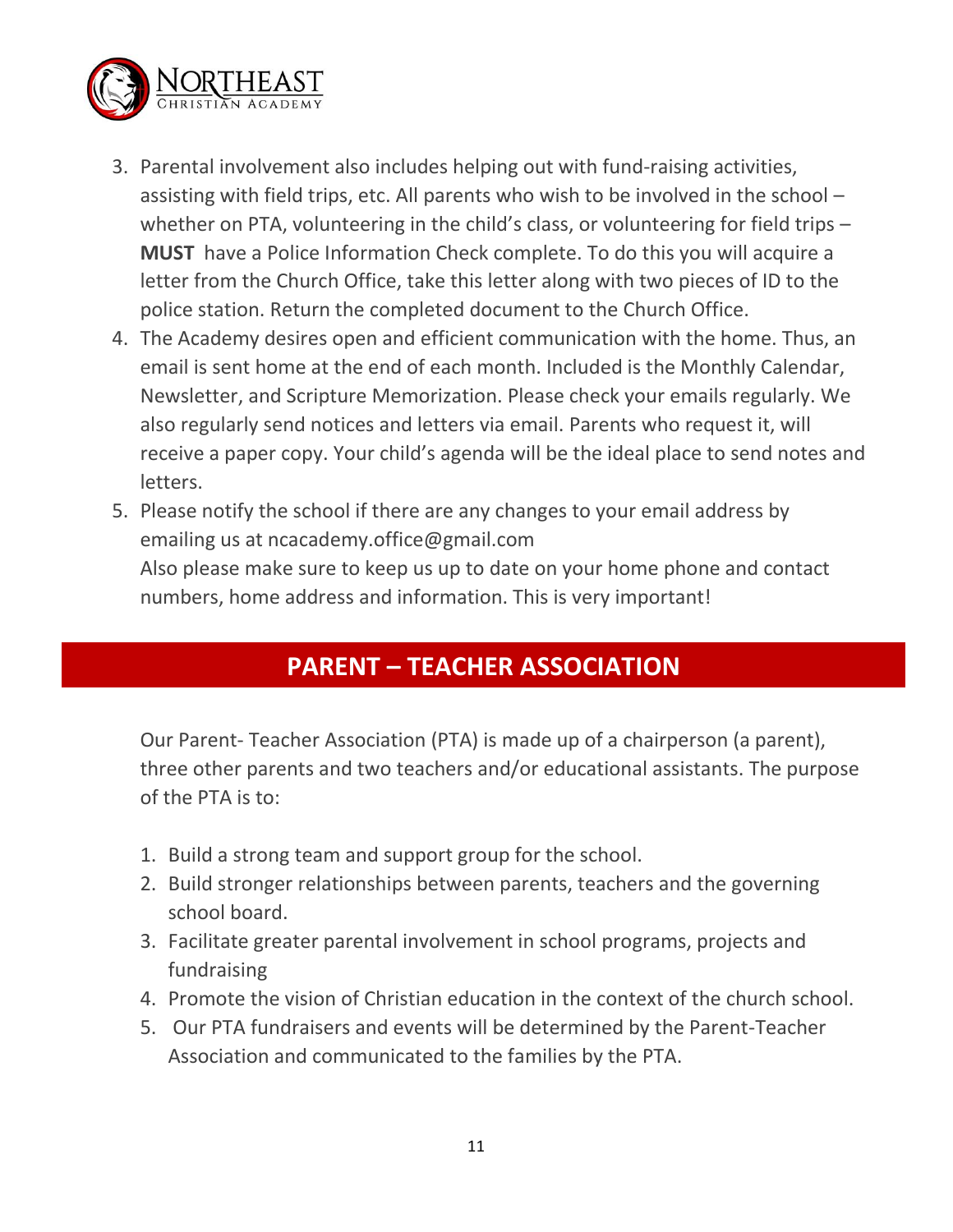

# **DRESS CODE**

Northeast Christian Academy desires to create an educational environment that honours God and enhances learning. Dressing modestly and following specific dress standards apply at all times during school hours and during extra-curricular activities. Modesty is of utmost importance.

Please adhere to the following guidelines for standard of dress:

- Clothing worn should be in good repair, modest, and fit well.
- Shorts, skirts and dresses should be no shorter than a couple of inches above the knee.
- Muscle shirts are not permitted. They can wear sleeveless tops, but they must be closed around the arms.
- Tank Tops should be at least one inch (two finger widths) wide at the shoulder.
- Pajama pants are not be worn, with the exception of specific "pajama days."
- No controversial or objectionable images will be permitted on clothing. (E.g. violence, secular bands, drug references, hate-related, etc.)
- Hats and sunglasses are not permitted to be worn in class, with the exception of specific "hat days."
- Footwear must be worn at all times. All footwear worn in the school must be clean and have non-marking soles.

If a parent/guardian is not sure about any aspect of the dress code or any article of clothing, they are advised to talk to administration for clarification. The administration reserves the right to make decisions on all dress code issues and interpretations.

Learning to be a disciple of Jesus Christ is a process that includes learning to walk in love, obedience, and humility. This is why we ask for the full cooperation of students, parents, and teachers in maintaining the standards of dress. Dress Code is subject to change as circumstances arise; we will do our best to communicate these changes effectively – to both students and parents.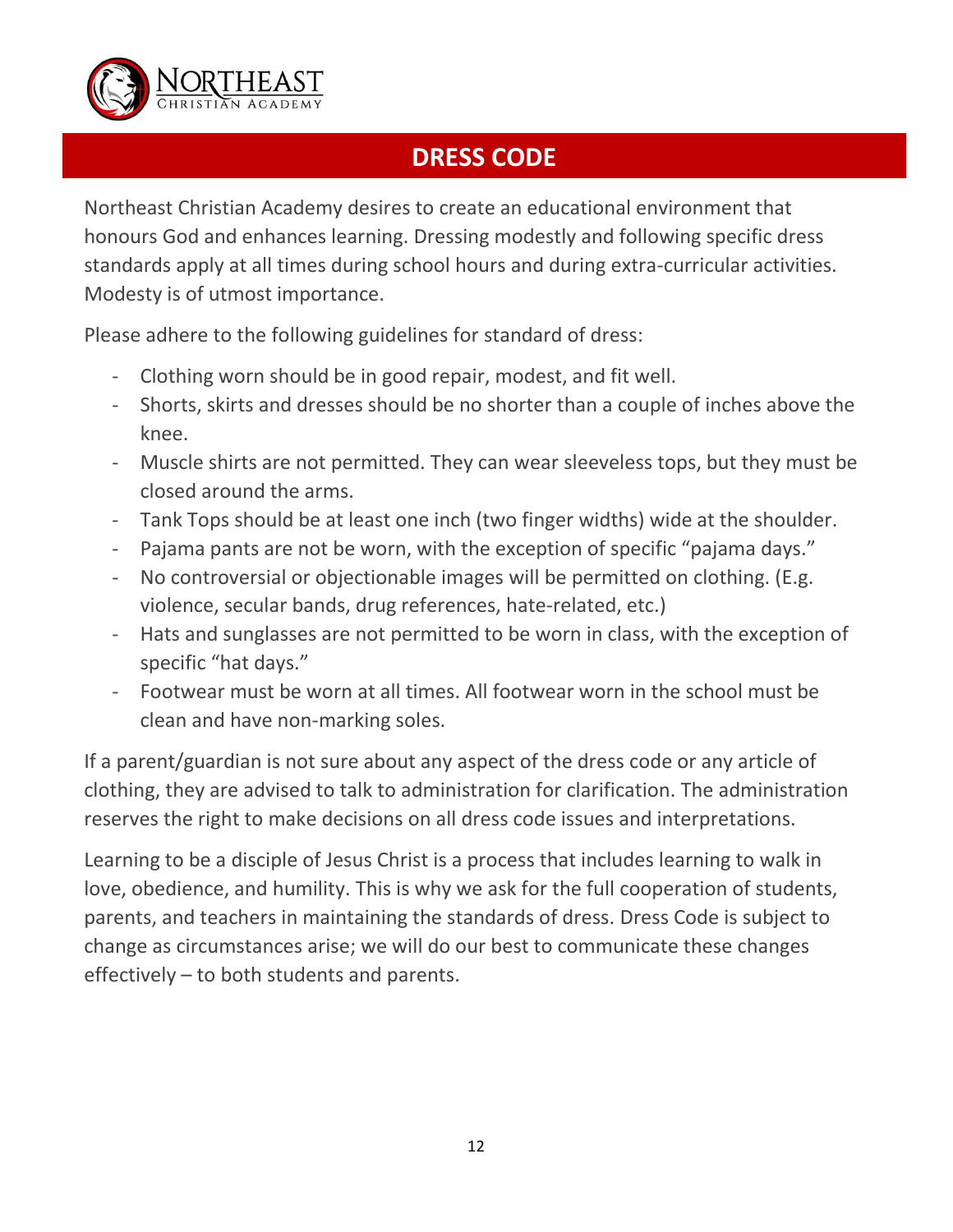

# **TRANSPORTATION, PARKING AND STUDENT PICK-UP**

#### **TRANSPORTATION**

Transportation to and from school is the responsibility of the parents.

#### **PARKING AND STUDENT PICK-UP**

Students will enter and leave the building through the main doors.

Please park on Main Street in front of the Church to drop off/pick up students. Please do not use the parking lot as backing up is an issue.

Supervision of children is provided until 3:30 PM. If students are not picked up by 3:30 PM, they will be asked to come indoors to wait for their ride.

If you ask someone other than an NCA parent to pick up your child, please inform them of these guidelines.

# **PROPERTY**

Marked, defaced or broken property will be charged to the parents. Gum and sunflower seeds are not allowed. Guns, ammunition, blanks, caps, fireworks, matches, lighters, knives, IPODS, IPADS and MP3 players may not be used on school property. Cell Phones must be turned off and not used in the classroom or during class time. Skateboards, rollerblades or similar rolling scooters are not allowed during school hours, or on school property.

#### **LOST AND FOUND**

Lost and Found Items will be placed in Lost and Found in coat room. These articles will be placed visibly on tables at different points throughout the school year. Labelling children's outerwear and lunch kits, boots, etc. helps to return the items promptly to the owner.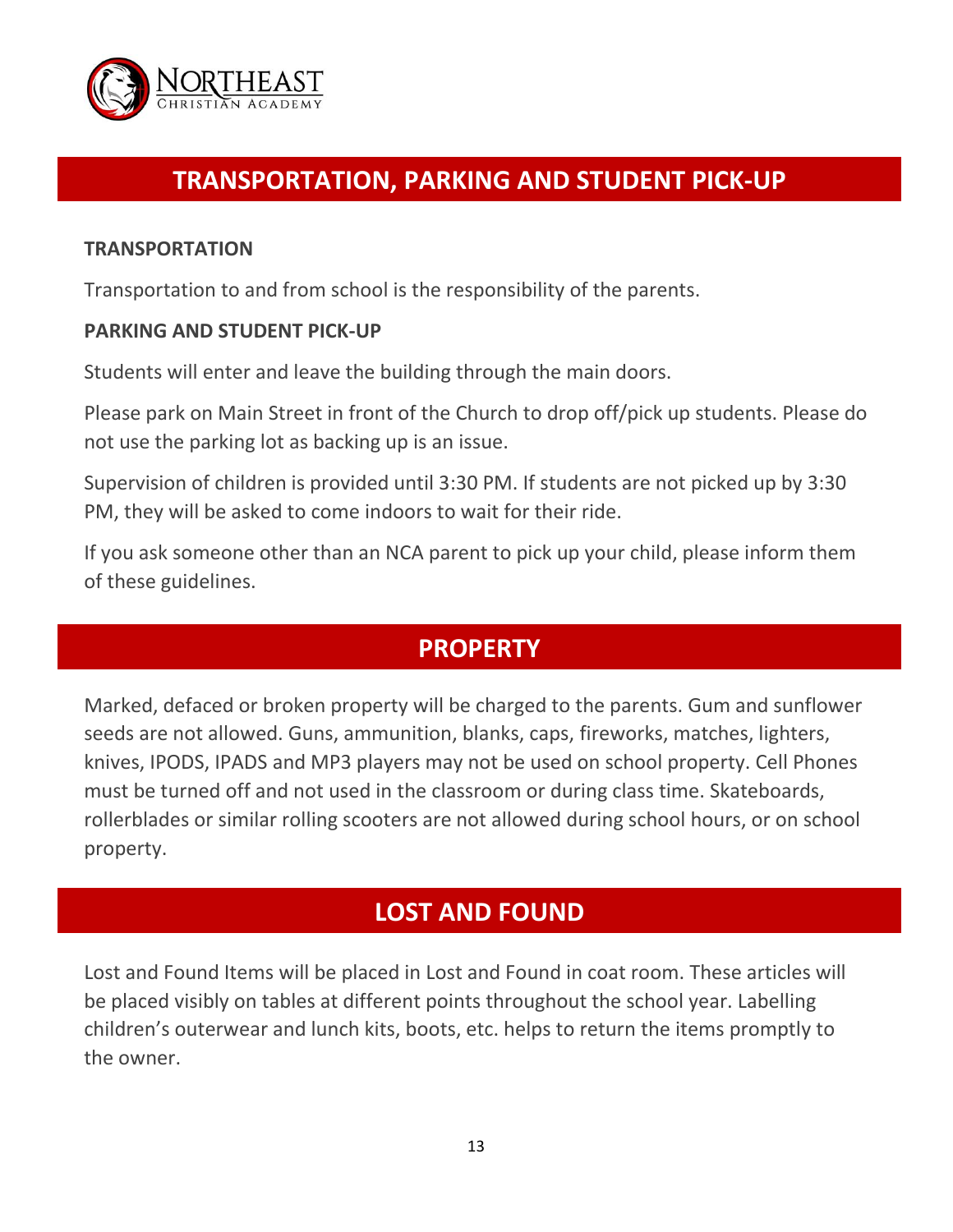

# **CHRISTIAN LEADERSHIP TRAINING**

#### **DEVOTIONS**

Throughout the week, we start our day with a devotional teaching from this month's current Bible memory selection or some other inspirational material. Prayer, Worship and Inviting God into all aspects of our life is an important element of daily life in our school.

#### **CHAPEL**

Chapel sessions are held with guest speakers, staff members or students teaching the Word of God. Students will participate in some of the leadership. We desire to see our students grow in their relationship with God, as this is the best way to see fruit growing in their lives. All students are required to attend Chapels and to participate to the best of their ability. Students are expected to demonstrate positive behaviour, the same as expected in their classrooms.

#### **BIBLE MEMORIZATION**

As part of their Christian training, students memorize a monthly scripture passage by the last day of each month. Together with the prayer of the psalmist, "Your word have I hid in my heart, that I might not sin against you", our prayer is that students will be able to draw on memorized Scripture to learn to walk a victorious Christian life.

# **SPECIAL EVENTS**

Each year, Northeast Christian Academy holds these special events. Participation of our families is extremely important. These are also perfect opportunities to invite extended family and friends.

#### **CHRISTMAS PROGRAM**

Students participate in a Christmas program which may consist of a musical or dramatic production each December.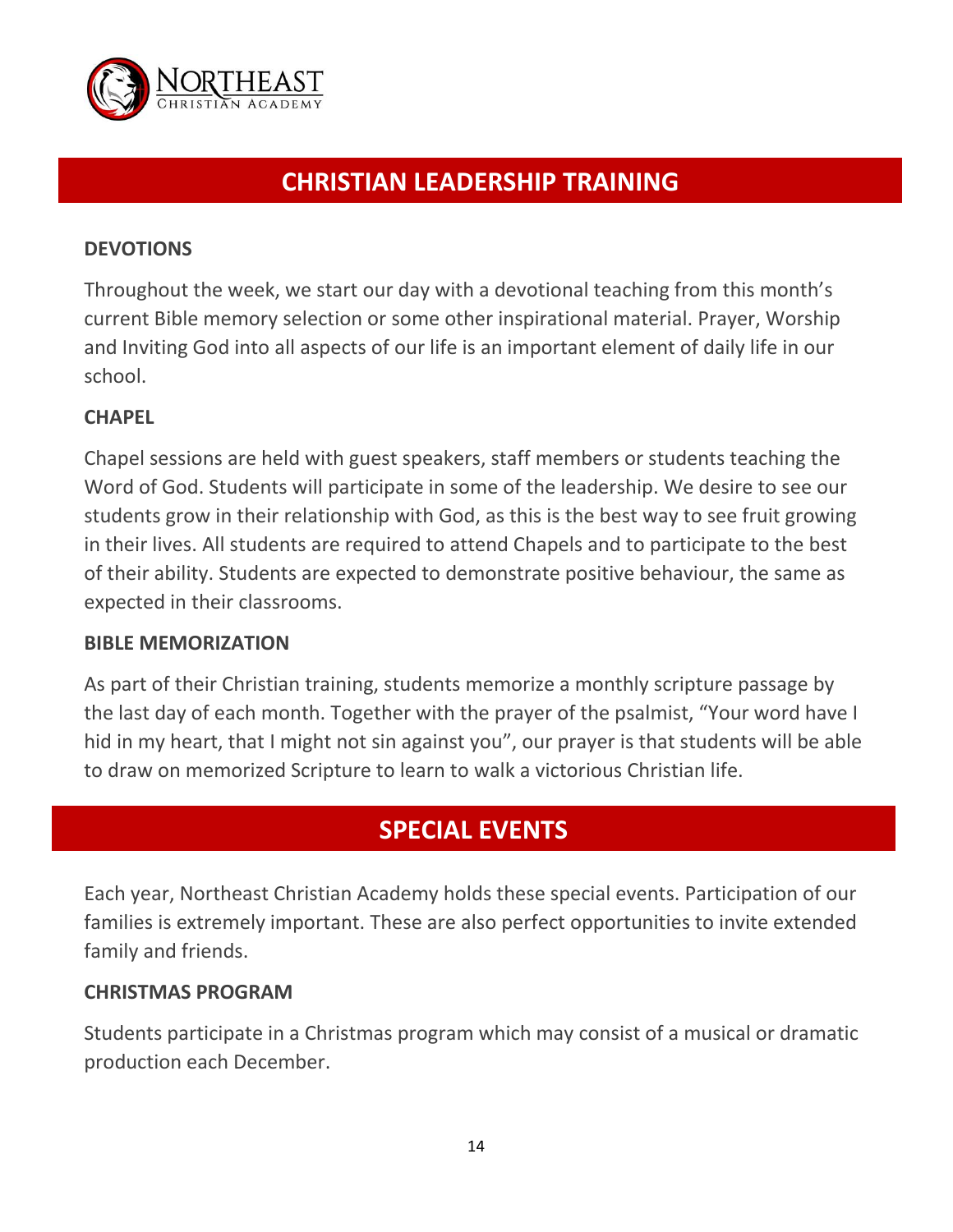

#### **END OF YEAR CELEBRATION**

The End of Year Celebration is held each June and will highlight our students through a variety of performances. This gives parents an opportunity to see a little more of what students experience throughout the year. It is a Celebration of their Learning and of their Christian Growth.

#### **SCHOOL SPIRIT DAYS**

To encourage school spirit, Northeast Christian Academy does a variety of special days throughout the year that involve the whole school. These are fun for everyone and they strengthen student/teacher relationships, as well as teach the older students how to relate and work with the younger students. Examples of some of these days may include: Hat Day, Pajama Day, and Theme Days.

#### **DISCIPLINE POLICY**

Northeast Christian Academy is here to work **with** the home. The Academy is an extension of the home and is not meant to take the place of parents. The purpose of discipline is to guide students into maturity as individuals, to act in a Godly manner, and to grow personally as a Child of God. Teachers and administration provide a supportive role in the process of teaching and disciplining students. This assists the school in providing a safe environment that is conducive to learning.

NECA Staff are responsible for determining whether or not appropriate conduct has been displayed and to communicate to parents and administration accordingly. Should a child come home with concerns about an incident, or the enforcement of rules, the following procedure should be followed:

Give staff the benefit of the doubt:

- Realize that your child's reporting may be biased and may not include all of the information
- Understand that the school has reasons for all rules and they are enforced without partiality
- Call or speak directly to the staff member involved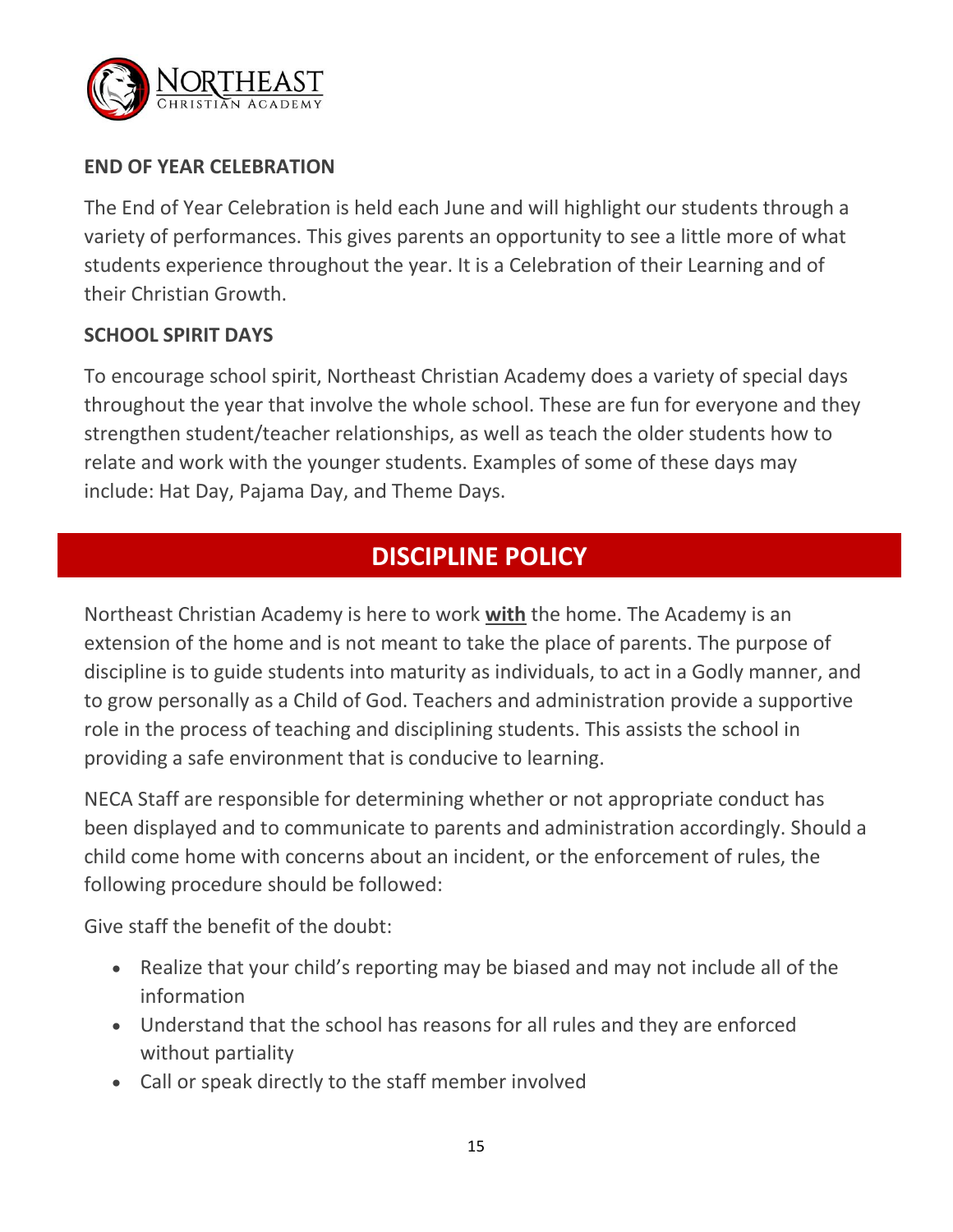

 Refrain from discussing the situation with those that are not a part of it, and refrain from posting about the situation on social media.

Our goal is to work as a team with the home. We appreciate your understanding and actions that will help us to work together for the sake of the child.

# **DATING POLICY**

At NCA, we are committed to encouraging students to engage in healthy relationships. We believe students should be primarily focused on developing their relationship with God, family and positive friendships. We do not advocate dating during one's schooling at Northeast Christian Academy. We believe the focus of students' relationships should be to develop healthy friendships, boundaries communication skills, and values that will enable them to make wise choices as they grow into the individual that God has created them to be. Students are to refrain from public displays of affection, or pairing off and should remain a part of the group while maintaining good school spirit and relationships with others.

#### **ANTI-BULLYING POLICY**

#### **PURPOSE**

Northeast Christian Academy seeks to provide a safe, nurturing, learning environment in a Christian context. Therefore, we, as a staff, endeavour to teach and model Christ-like behavior. We believe that, before God, we are not to be satisfied to outward conformity, but through prayer and speaking the truth in love, we are to seek an inner transformation of the heart. That having been attained, the individual will begin to respond out of a desire to please God and not just to conform to a rule or policy. In other words, our ultimate goal is to change the heart to change the behaviour. That is for life and for the glory of God!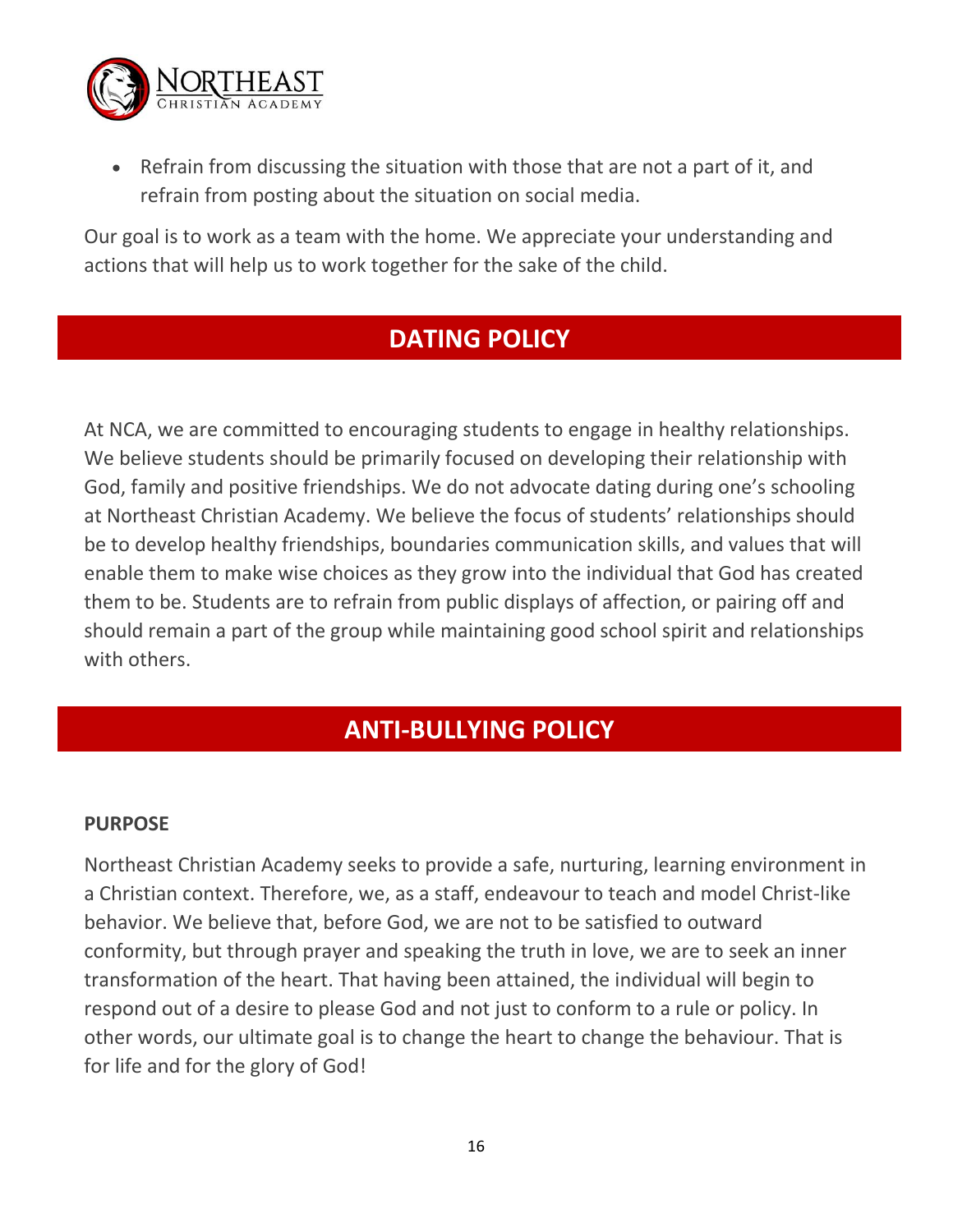

We wish to encourage and correct, in a spirit of love and humility, not just bullying behaviour, but such things as selfishness, unkindness, and inconsideration. All of us, including parents have a part to play.

Our Biblical text to support our teaching includes the two greatest commandments: "To love God with our whole being." and "to love our neighbour as yourself."

Northeast Christian Academy, therefore, seeks to build a community of learning with an environment free of harassment and bullying of any kind. We are committed to provide a compassionate, receptive and non-threatening atmosphere in which each and every one of our pupils can learn and flourish. We promote an attitude of respect and dignity towards others. We prohibit all forms of bullying.

#### **What is Bullying?**

Webster Dictionary: "To intimidate or oppress someone weaker than yourself."

Bullying is when someone uses his or her power, directly or indirectly, to cause harm to someone else.

This can be physical, emotional, psychological or social.

#### **Bullying Behaviours**

These are behaviours that demonstrate bullying. Addressing these behaviours can help to reduce them from becoming real "bullying" situations.

**Physical:** hitting, shoving, kicking, spitting on, punching, pushing, blocking, tripping, throwing something at someone, rude gestures, taking or damaging another's property, making someone do something they otherwise wouldn't do, etc.

**Verbal:** name-calling, ridiculing, using words to attack, insult or threaten, spreading rumours, making fun of someone with put-downs, and cultural slurs.

**Indirect Behaviour:** excluding others from social groups or activities, circulating notes or pictures in any medium, encouraging others to bully.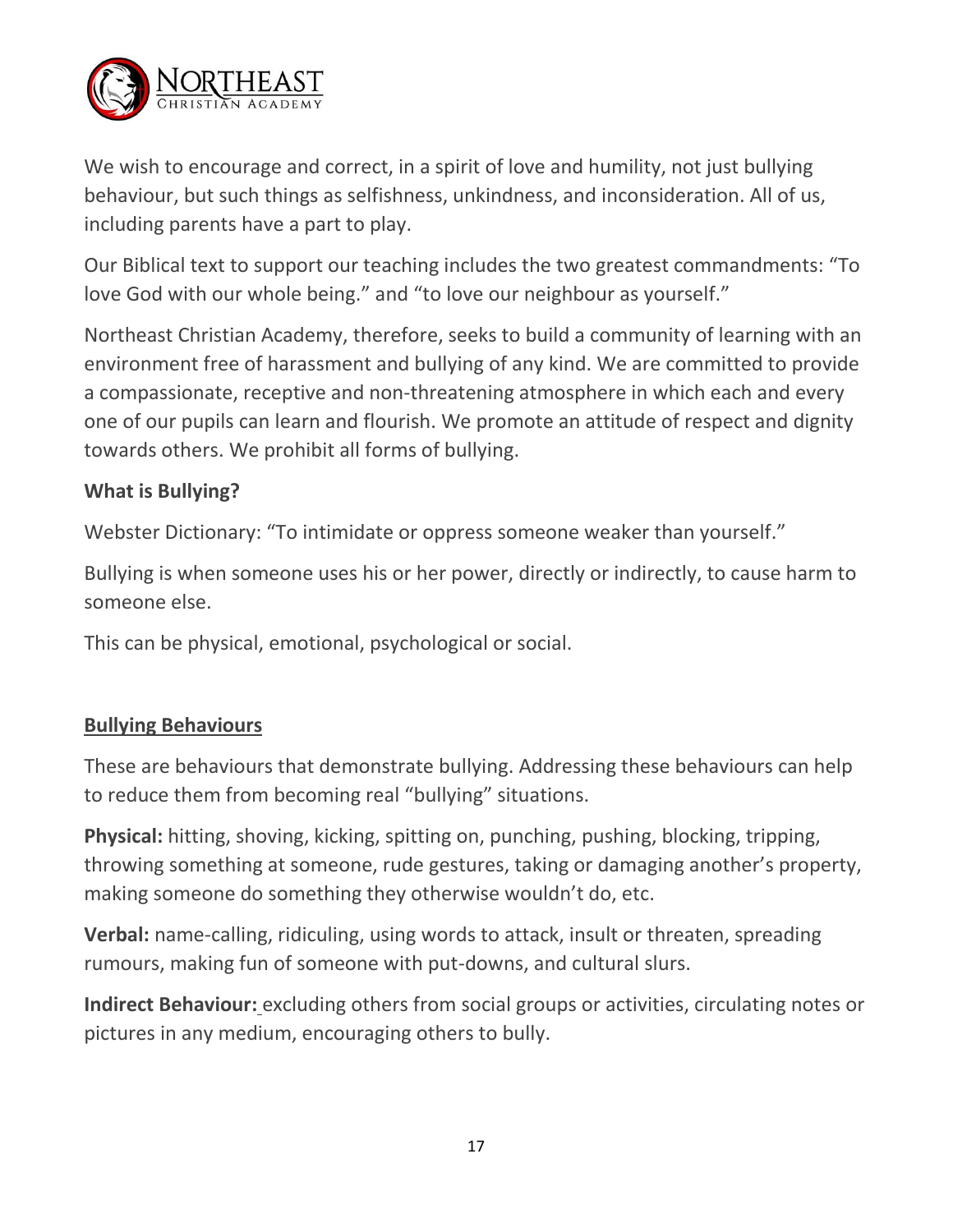

**Cyber-Bullying:** includes inappropriate or threatening emails or text messages or posting inappropriate or threatening comments or pictures on social media: ex: Facebook, Snapchat, My Space, etc.

**Psychological/Emotional:** acts that instill fear or anxiety, including insults, demeaning a person, excluding, or tormenting or causing someone to be " left-out" in a game or activity, blaming, making threatening faces or gestures, etc.

#### **REPORTING BULLYING**

It is the responsibility of all persons to report any and all occurrences of bullying behaviours as outlined in this policy either directly or indirectly (through a parent or guardian) to the staff. They should be able to do so without fear of negative reflection or consequences. However, any person who withholds information regarding bullying behaviour or provides inaccurate or false information because of malicious intent will be subject to disciplinary action.

#### **PROPER BULLYING REPORTING /RESPONSE PROCEDURES:**

- 1. All bullying incidents should be reported immediately to a staff member.
- 2. Staff members will record all reported incidents that meet the bullying criteria and all such reports will be signed by the principal.
- 3. The incident will be investigated immediately.
- 4. If it is established that bullying has occurred, the principal or designated staff person will meet with the perpetrator to administer correction. (Depending on the ages of the students involved, the circumstances, the severity of the incident, and the respective response(s) of the perpetrator).
- 5. Correction may include, but is not limited to:
	- time out/detention
	- written report
	- meeting with the principal or designate
	- meeting with perpetrator's or victims' parents/guardians or both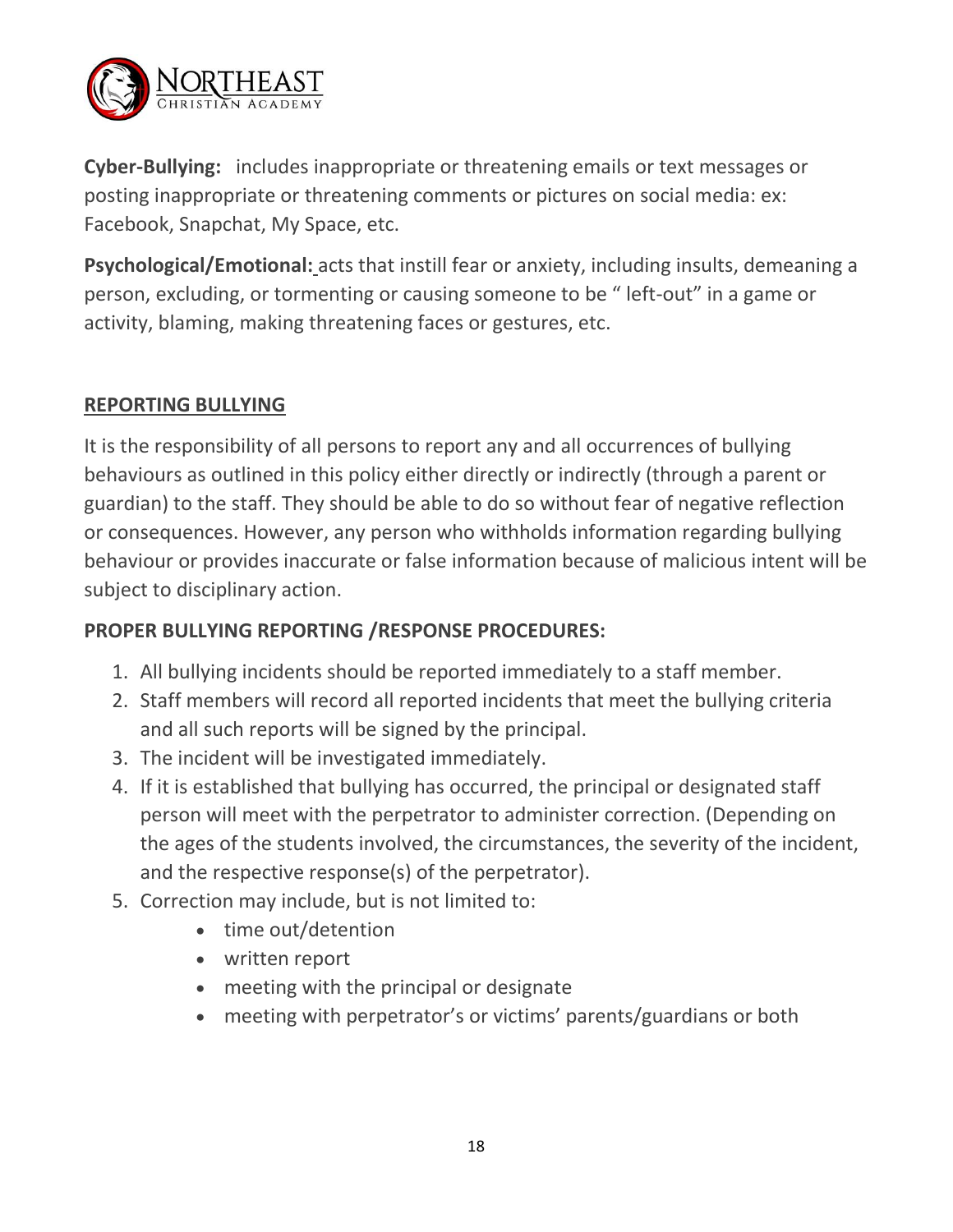

- 6. Correction will always include:
	- Biblical instruction and correction
	- Contacting the parents/guardians of the victim and perpetrator
	- A staff-supervised/facilitated apology to the victim
	- Any necessary restitution (monetary or otherwise)
	- Attaining the redemptive principles of repentance, forgiveness, and reconciliation
- 7. Staff will monitor both the victim and the perpetrator(s) to ensure bullying does not resume in the future.

# **STANDARD OF CONDUCT**

**Because ours is a Christian school, students will be taught Christian disciplines and character development. It is required that students agree to the following Standard of Conduct in order to attend NCA:** 

While I am a student at NCA, I will not be out of harmony with the goals, aims, and standards of this educational ministry.

I agree to respect God's authority and that of my parents and teachers as they train and educate me. (Hebrews 6:1-3, Hebrews 13:17)

I will memorize the monthly scripture passage and show respect for God's Word at all times, accepting it as final authority. (2 Timothy 3:16)

I will use my speech to edify and bless others and I agree with NCA's no-tolerance policy of coarse language, name-calling and rudeness. (Ephesians 5:11-12)

Because God's Word instructs me not even to speak of the deeds of darkness, I will refrain from discussing inappropriate movies, song lyrics or negative television. I will not be involved in ungodly websites on the internet, texting or email. (Ephesians5:11-12)

My attitudes, conversation and behaviour are to reflect Christian principles. I support NCA's zero-tolerance of bullying and I will not bully or intimidate others with my words or actions. (Ephesians 4:31)